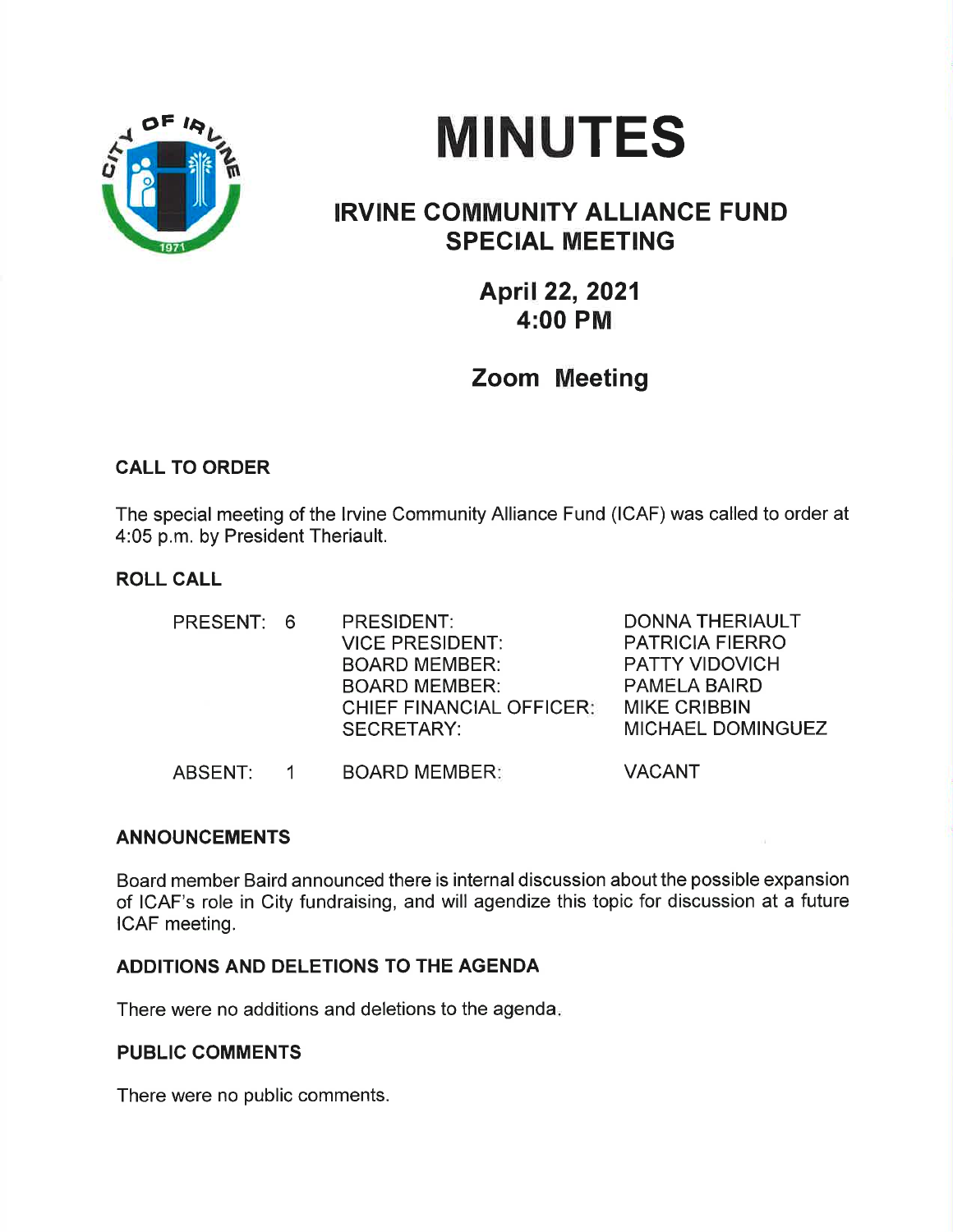#### PRESENTATIONS

There were no presentations.

#### BOARD BUSINESS

#### 1. APPROVAL OF IRVINE COMMUNITY ALLIANCE FUND BOARD MINUTES

#### ACTION:

Moved by President Theriault, seconded by Ghief Financial Officer Cribbin, to approve the minutes of the lrvine Gommunity Alliance Fund meeting held on December 16,2020.

The motion carried as follows:

AYES: 6 Board Members: Theriault, Fierro, Vidovich, Cribbin, Baird, Dominguez

## 2. CONTINUATION OF AGENDA ITEM 4 FROM DECEMBER 16, 2020: DISCUSSIONOF IRVINE COMMUNITY ALLIANCE FUND DISSOLUTION OR STREAMLINING OF BOARD OF DIRECTORS

President Theriault recapped prior discussion where ICAF dissolution was not recommended after discussion with the City Attorney since the City had no other organization to replace ICAF's function. Discussion ensued about recruiting to fill the existing Board vacancy.

#### ACTION:

Moved by President Theriault, seconded by Board member Vidovich, to recruit to fill vacancy for new community Board member.

The motion carried as follows

AYES: 6 Board Members: Theriault, Fierro, Vidovich, Cribbin, Baird, Dominguez

## 3. IRVINE COMMUNITY ALLIANCE FUND ELECTION OF OFFICERS

President Theriault called for nominations for President, Vice President, Chief Financial Officer, and Secretary of the lrvine Community Alliance Fund. Board discussion ensued.

#### AGTION:

Moved by President Theriault, seconded by Vice President Fierro, and by unanimous vote the election of officers is as follows:

| President:                      | Patty Vidovich    |
|---------------------------------|-------------------|
| Vice President:                 | Patricia Fierro   |
| <b>Chief Financial Officer:</b> | Mike Cribbin      |
| Secretary:                      | Michael Dominguez |